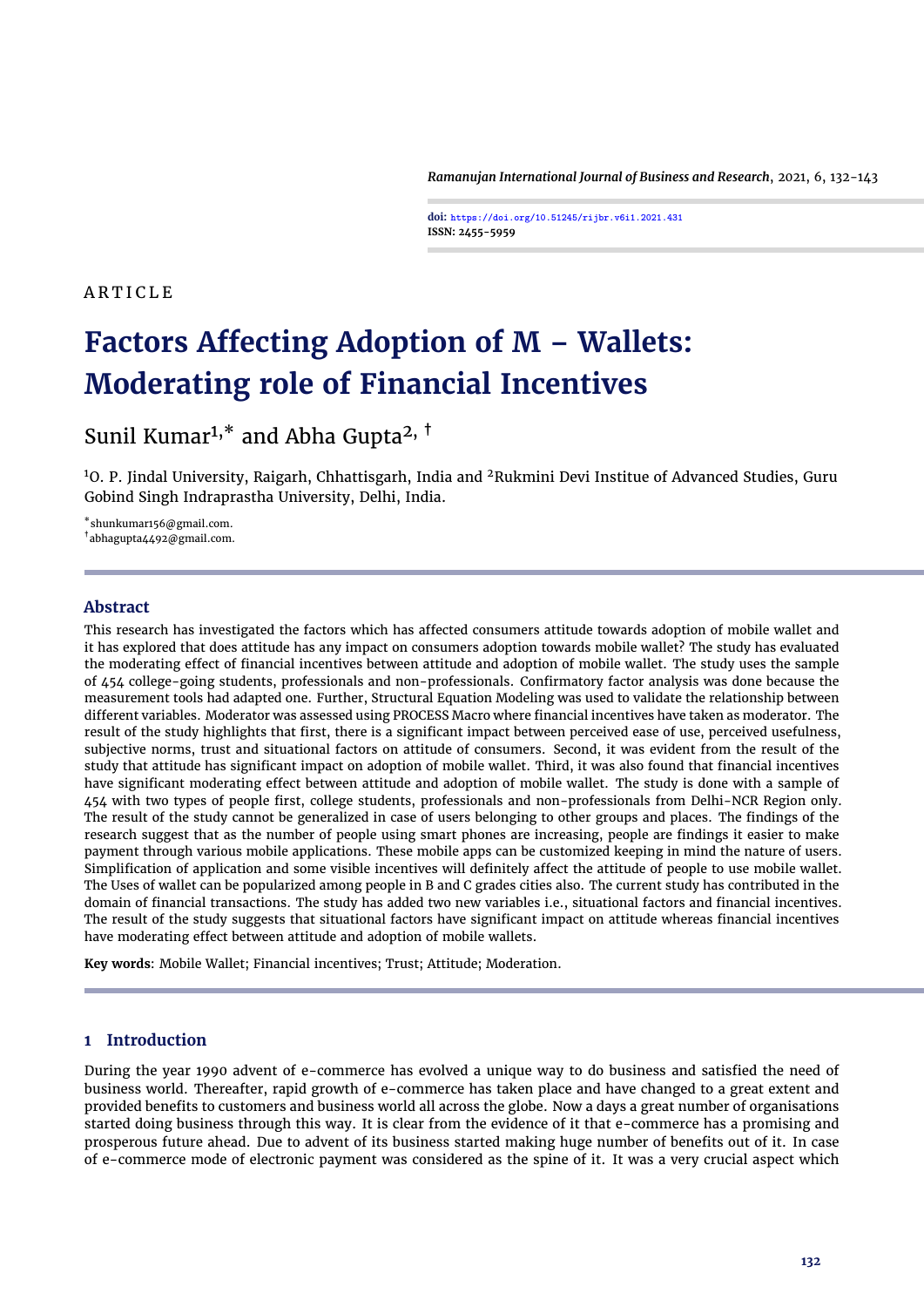<span id="page-1-0"></span>

**Figure 1.** The official mobile wallet ecosystem Source: Pitroda & Desai, 2010

was associated with this. These payment services take the help of information and communication technologies [\(Bezovski,](#page-10-0) [2016\)](#page-10-0). Now a days, smartphones are the essential parts of human life. Because of easy availability and cheaper price of its users have increased drastically [\(Doan,](#page-10-1) [2014\)](#page-10-1). If we look back in history, mobile wallet is created from the idea of "digital wallet". In the year of 1996, the founder of digital wallet has filed the patent in USA. That patent was known as "Sam Pitroda Patents). The idea of digital wallet is consisting of a kind of liquid crystal display which is not bigger than plastic cards of the bank. Which was having a touch sensitive screen and a very simple UI that helps the user to flip through these wallets as we do in case of our leather wallet [\(Pitroda and Desai,](#page-11-1) [2010\)](#page-11-1). Here are two probable opinions that are associated when we see the ecosystem of wallet. The developer has introduced an extensive ecosystem of wallet which has sound basis of technology [\(Pitroda and Desai,](#page-11-1) [2010\)](#page-11-1).

The technology-based payment system has demonstrated the needs of consumer that can be real or perceived, their adoption of particular mobile payment system will become benchmark for other consumers.

It is found that Japan is always at the forefront where these kinds of technology are successfully developed and have integrated mobile payment system since very early as compared to any other part of the world. Domestic companies have played important role into it [\(Amoroso and Magnier-Watanabe,](#page-10-2) [2012;](#page-10-2) [Nassuora,](#page-11-2) [2013\)](#page-11-2). Technology like mobile have become widespread available and it has great advantage of reaching to customers in the remotest place. That has made firms to reach customers easily. It has lots of advantages in comparison to other technologies. That make it possible to connect with anyone in anywhere. The information which are provided are of customized information and services used at individual level. Which provides quick answer to the users [\(Dastan and Gurler,](#page-10-3) [2016;](#page-10-3) [Aydin and Burnaz,](#page-10-4) [2016\)](#page-10-4). There is an important concept which is associated with mobile wallet that is carriers. They are the mobile service providers. It varies from country to country. Different countries have different carriers. In most of the countries they are deciding the nature of software and hardware will be used in the mobile devices which enables to connect with the network [\(Stringer,](#page-11-3) [2014\)](#page-11-3).

Uses of mobile payment is a new application in the form of mobile wallet which has functionality to supplement traditional wallet or anything else whichever was used for payment. M-wallet is a very advanced multi-purpose application which includes various elements like loyality cards, membership cards, travel cards and most important one is transaction by it. It has essential quality which stores some sensitive and important information like pin codes, credit cards details, passports, various online shopping account, details about insurance policies etc. it is having multipurpose and multi uses quality. In most of the Asian countries' wallets have become an important phenomenon [\(Shin,](#page-11-4) [2009;](#page-11-4) [Liebana-Cabanillas et al.,](#page-11-5) [2014b\)](#page-11-5).

The technology adoption model is very much influenced by the theory of reasoned action. Where it has been explained that behavioural intention gets impacted by subjective norms and attitude towards any action and in totality, it explains that how people choose to act. The TAM was a kind of efforts which tries to apply psychological factors on IT and computer adoption. It is believed that perceived usefulness and perceived ease of use play an important role in influencing an individual's attitudes with regard to use of technology. Therefore, these are associated with actual use of technology [\(Davis,](#page-10-5) [1989;](#page-10-5) [Doan,](#page-10-1) [2014\)](#page-10-1). Now a day's Smart phones have taken important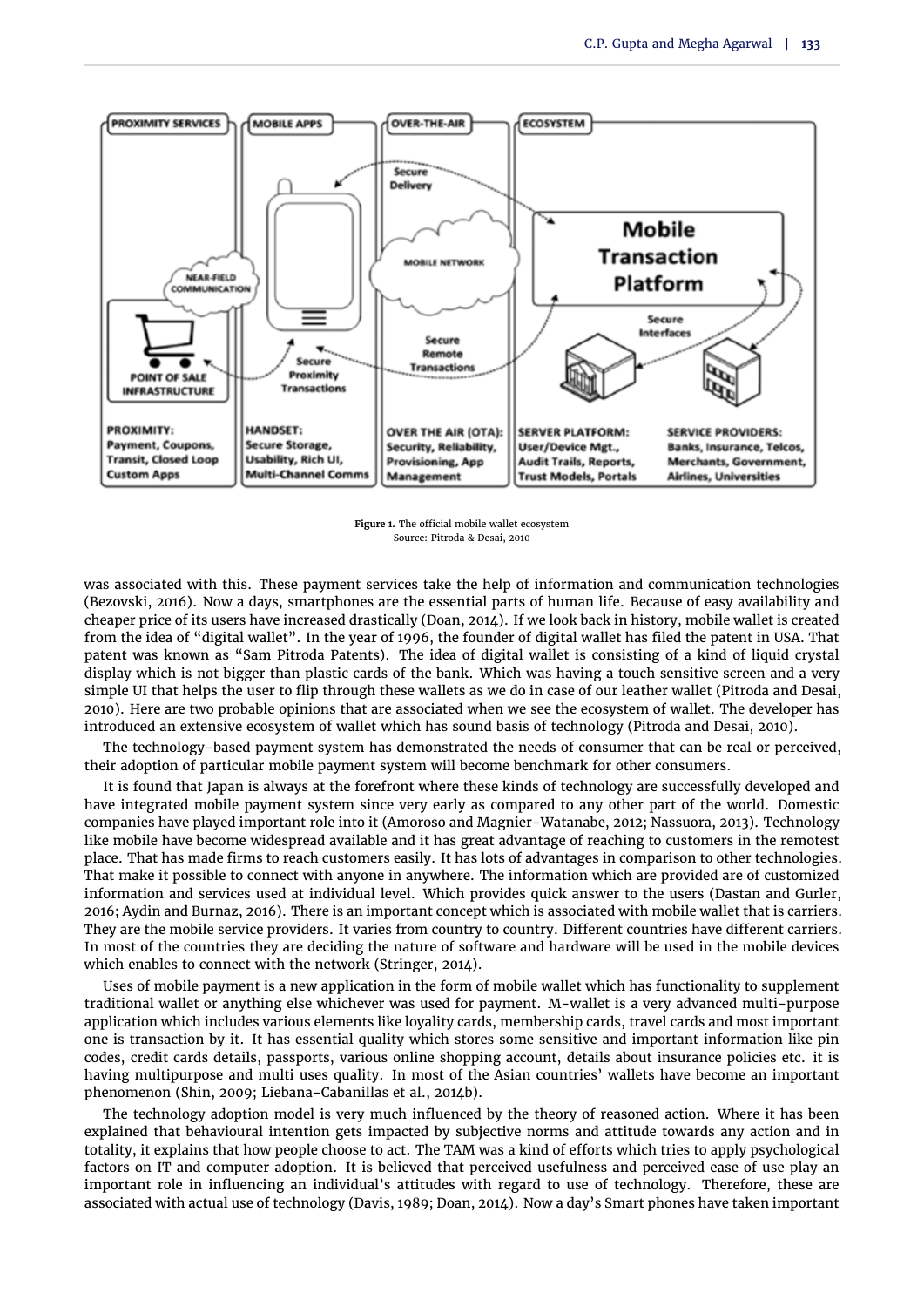place in individuals' life. Which has become a convenient tool for any kind of digital payments. Due to increasing the number of smart phones and their uses, it is believed that digital wallets are going to play an important role in the stride of cashless society [Apanasevic](#page-10-6) [\(2013\)](#page-10-6); [Yadav](#page-11-6) [\(2017\)](#page-11-6). [\(Chen,](#page-10-7) [2008\)](#page-10-7) examined which determinants affected consumer use of mobile payments (m-payments). Consumer acceptance was determined by four factors: perceived use, perceived ease of use, perceived risk, and compatibility. [\(Shin,](#page-11-4) [2009\)](#page-11-4) examined mobile wallet adoption by using the UTAUT model and proposed four additional constructs of security, trust, social influence, and self-efficacy.

The motivation for this research has come from different factors. Firstly, it is the demonetization of the currency in the year 2016. [\(Kaur,](#page-10-8) [2017\)](#page-10-8) in her study concluded that because of demonetization, Nov 2016, India is taking a step forward for the digital money. It was a major step for making Indian Economy as Indian Card Economy. [Chauhan](#page-10-9) [\(2017\)](#page-10-9), in her study also narrated that demonetization have provided new opportunities in every sector of the economy to use digital mediums, the sector which benefited the most is the banking sector. Secondly, mobile wallet is currently a new word. In other words, we can say it is a trending phenomenon. The discussion regarding this topic has taken place in technical forums and by financial service providers. People are coming across this word so frequently but have very less knowledge about mobile wallet.

At the time of research, the researcher has explored that how consumers are perceiving the idea of mobile wallet and using new technological services. As a smart phone user even, we would like to explore the full potential of our smart phones. These desires are very much similar among other smartphone users too. With the integration of existing theories of TAM and theory of reasoned action, the current study tries to empirically assess the research model in case of mobile wallet adoption. The whole world is witnessing a rapid development in the area of ecommerce in current years. Extensive use of mobile phone devices has an important role in the expansion of e-commerce businesses. It is directly associated with the increase of trade volume, introduction of various types of devices, emergence of different new products. One of the latest such product is wallet i.e., mobile wallet. There is a need to understand and uncover the various factors which are affecting customer attitudes with regard to adoption of mobile wallet. Keeping in mind the above-mentioned thoughts, the researcher would like to explore the factors playing important role towards adoption of mobile wallet. Also, various studies done by researchers, like the one undertaken by [Singh and Rustagi](#page-11-7) [\(2018\)](#page-11-7) wherein they concluded that there is a significant difference in the adoption pattern for mobile wallets among the different age groups. Another finding of the study stated that there also exists a difference in the adoption rate of mobile wallets and other sources of the cashless payment modes between students and businessmen. So, it is important to study the adoption pattern of the mobile wallets. The current study has examined the factors affecting attitude of customers of mobile wallet users and whether attitude has any significant impact on adoption of wallet. So, in order to understand the factors and how financial incentives work as a moderator between attitude and adoption of a customer.

Recently adoption of wallet in India has become a common norm among people. The researchers want to know that as financial incentives play an important role in case of purchasing other products/services, similarly it happens with adoption of wallet or not. This factor has become the motivation behind conducting this study.

Here in this study, the main research question is that whether financial incentives have any significant moderating effect between attitude and adoption of M-wallet? As the research gap is concerned it is found that Indian customers are giving preference to the services and products where financial incentives are provided. It is evident from the previous researches that attitude has significant impact on adoption of any products and services. Therefore, this study has examined the moderating effect of financial incentives which is none of the previous studies have been explored. This study is new keeping in mind Indian customer base.

The current research will be of great use of people involved with business to have more market shares. It will also be useful for individuals like professionals, service man, students to increase the knowledge regarding mobile wallets and its uses. The current study has done keeping in mind technological advancement w.r.t. financial services in India in 21st century and attitudinal changes happening with consumers.

### **2 Literature Review**

#### **2.1 Perceived Ease of Use and Perceived Usefulness**

It was found that the factors consumers' perceived usefulness, perceived ease of use, trust and the relative advantage has significant impact on consumer adoption with respect to mobile wallet. [\(Marumbwa and Mutsikiwa,](#page-11-8) [2013;](#page-11-8) [Zhong et al.,](#page-11-9) [2013\)](#page-11-9) Some other studies which also has found that ease of use and usefulness helps in developing attitude among consumers. It was also clear from the study that security concerns have less influence on effect of consumer attitude. It was also observed that social influence has insignificant impact on consumer's attitude. [Aydin](#page-10-4) [and Burnaz](#page-10-4) [\(2016\)](#page-10-4); [Yang and Jolly](#page-11-10) [\(2009\)](#page-11-10); [Liebana-Cabanillas et al.](#page-10-10) [\(2014a,](#page-10-10)[b\)](#page-11-5); [Dahlberg et al.](#page-10-11) [\(2015\)](#page-10-11); [Thakur and](#page-11-11) [Srivastava](#page-11-11) [\(2014\)](#page-11-11); [Madan and Yadav](#page-11-12) [\(2018\)](#page-11-12) evaluated numerous studies on mobile payment systems and initiate that perceived ease of use and perceived usefulness were the utmost powerful aspects to regulate behavioural intentions of consumers.

<span id="page-2-0"></span>**Hypothesis 2.1.** *There is significant role of perceived usefulness in the attitude development towards m-wallets.*

<span id="page-2-1"></span>**Hypothesis 2.2.** *There is significant role of perceived ease of use in the attitude development towards m-wallets.*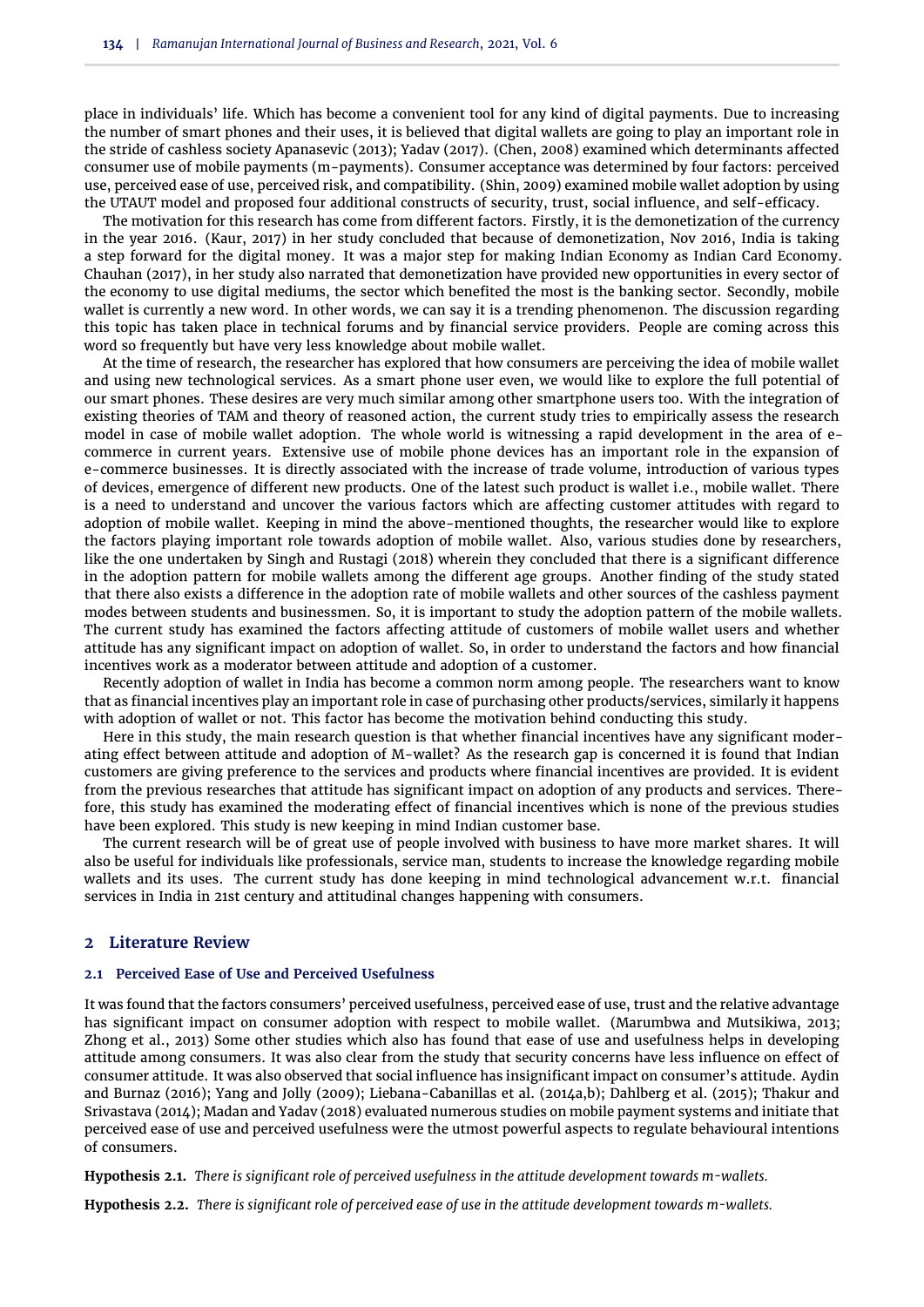#### **2.2 Trust**

It is found that mobile wallet has made peoples life comfortable for 24x7 online transaction process. Security and privacy were found important components of trust. Trust is a very important factor which determine the adoption of mobile wallet. [\(Sarika and S.,](#page-11-13) [2018;](#page-11-13) [Verkijika,](#page-11-14) [2018;](#page-11-14) [Thakur and Srivastava,](#page-11-11) [2014;](#page-11-11) [Madan and Yadav,](#page-11-12) [2018;](#page-11-12) [Hemchand,](#page-10-12) [2016;](#page-10-12) [Upadhyay and Chattopadhyay,](#page-11-15) [2015\)](#page-11-15) The empirical findings of the studies have explored that trust, mobility and attitudes have significant positive impact on the adoption of Mobile Payment System. Whereas it was evident from the study that perceived usefulness and perceived ease of use have no significant impact on adoption of MPS. Moreover, perceived reputation has significant positive impact on trust. [\(Dastan and Gurler,](#page-10-3) [2016\)](#page-10-3). It was evident from the result of the study that attitudes and intentions are positively impacted by security and trust. In the extended model. Furthermore, it was found that demographics have moderating relations among the factors found significant. [\(Shin,](#page-11-4) [2009;](#page-11-4) [Pahwa,](#page-11-16) [2020\)](#page-11-16) in his study stated that one of the major factors which affects the growth level of digitalized payment method system is the trust even in the rural regions. [\(Kumar et al.,](#page-10-13) [2018\)](#page-10-13) through their study proposed that trust is the important factor which affects the satisfaction level of the users.

<span id="page-3-0"></span>**Hypothesis 2.3.** *There is significant role of trust in the attitude development towards m-wallets.*

#### **2.3 Situational Variables**

Situational factors in the current study includes the influence of environment on consumers towards payment. Like the customers has no option of payment rather than using wallet at the shop. Accepting money thorough wallet only. Like payment during covid at metro station was done through e- modes only. It is a study which is done in Indonesia, that has explored individual habits which has significant positive impact on individual behavioural intention towards uses of mobile wallet. [\(Rathore,](#page-11-17) [2016;](#page-11-17) [Lee et al.,](#page-10-14) [2015;](#page-10-14) **?**) in their study have suggested that Technology Acceptance Mode provides a sound ground to explain the adoption of mobile wallet.

<span id="page-3-1"></span>**Hypothesis 2.4.** *There is significant role of situational variables in the attitude development towards m-wallets.*

#### **2.4 Subjective norms**

The result of the study has indicated that social influence, performance expectancy, perceived risk, facilitating conditions, perceived values have significant impact on adoption of mobile wallet. It was also observed that effort expectancy was found insignificant in case of mobile adoption. [\(Madan and Yadav,](#page-11-18) [2016\)](#page-11-18) The result of the study also revealed that subjective norms and behavioural control have significant impact on adoption of mobile wallet. [\(Bhatti,](#page-10-15) [1970;](#page-10-15) [Yang and Jolly,](#page-11-10) [2009;](#page-11-10) [Liebana-Cabanillas et al.,](#page-11-5) [2014b;](#page-11-5) [Yang et al.,](#page-11-19) [2012;](#page-11-19) **?**) in their study explored different attributes that have the capability to predict the adoption of interbank mobile payment service in a better way. Amongst them, intricacy, trialability, consequence certainty, community support, cost and communicability are significant factors which predict the intention of the users for the usage of mobile payment service. [\(Gupt,](#page-10-16) [2018;](#page-10-16) [Mallat,](#page-11-20) [2007;](#page-11-20) [Yang,](#page-11-21) [2015;](#page-11-21) [Karjaluoto et al.,](#page-10-17) [2010;](#page-10-17) [Schierz et al.,](#page-11-22) [2010;](#page-11-22) [Teo,](#page-11-23) [2015\)](#page-11-23) stated that social norms /influence affects the adoption rate.

<span id="page-3-2"></span>**Hypothesis 2.5.** *There is significant role of subjective norms in the attitude development towards m -wallets.*

# **2.5 Attitude**

It is observed from the previous studies that attitude, ease of use and usefulness have significant impact on users' intentions. Which has further influenced the adoption and satisfaction among consumers towards mobile wallet [\(Singh et al.,](#page-11-24) [2020\)](#page-11-24).

<span id="page-3-3"></span>**Hypothesis 2.6.** *There is a significant role of attitude towards adoption of m-wallets.*

# **2.6 Financial Incentives**

[Islam et al.](#page-10-18) [\(2011\)](#page-10-18) in their study have explored that pricing and cost, security and privacy and rich & fast information have significant impact on adoption of M-commerce. It was also evident in the study that Self-efficacy works as a moderator in the process of adoption of M-commerce. it is found that income and having bank accounts play an insignificant role in the use of mobile money services [\(Maradung,](#page-11-25) [2013\)](#page-11-25) in their study found that financial incentives are crucial and have a positive influence on the adoption intention of NFC mobile payment mechanism. Wallet Thulsiram (2016) concluded in his study that customers pay low attention to various price related variables like discounts, cost savings etc. It has been stated that with the use of fines or incentives, one can control the customers externally regulated actions internally [\(Ryan and Connell,](#page-11-26) [1989\)](#page-11-26). Apparent paybacks are similarly a significant feature; thus, the study proposes that ground-breaking announcement and valuing strategies must be introduced to attract more price conscious consumers, including cost reduction Nitin Nayak et. al. (2014).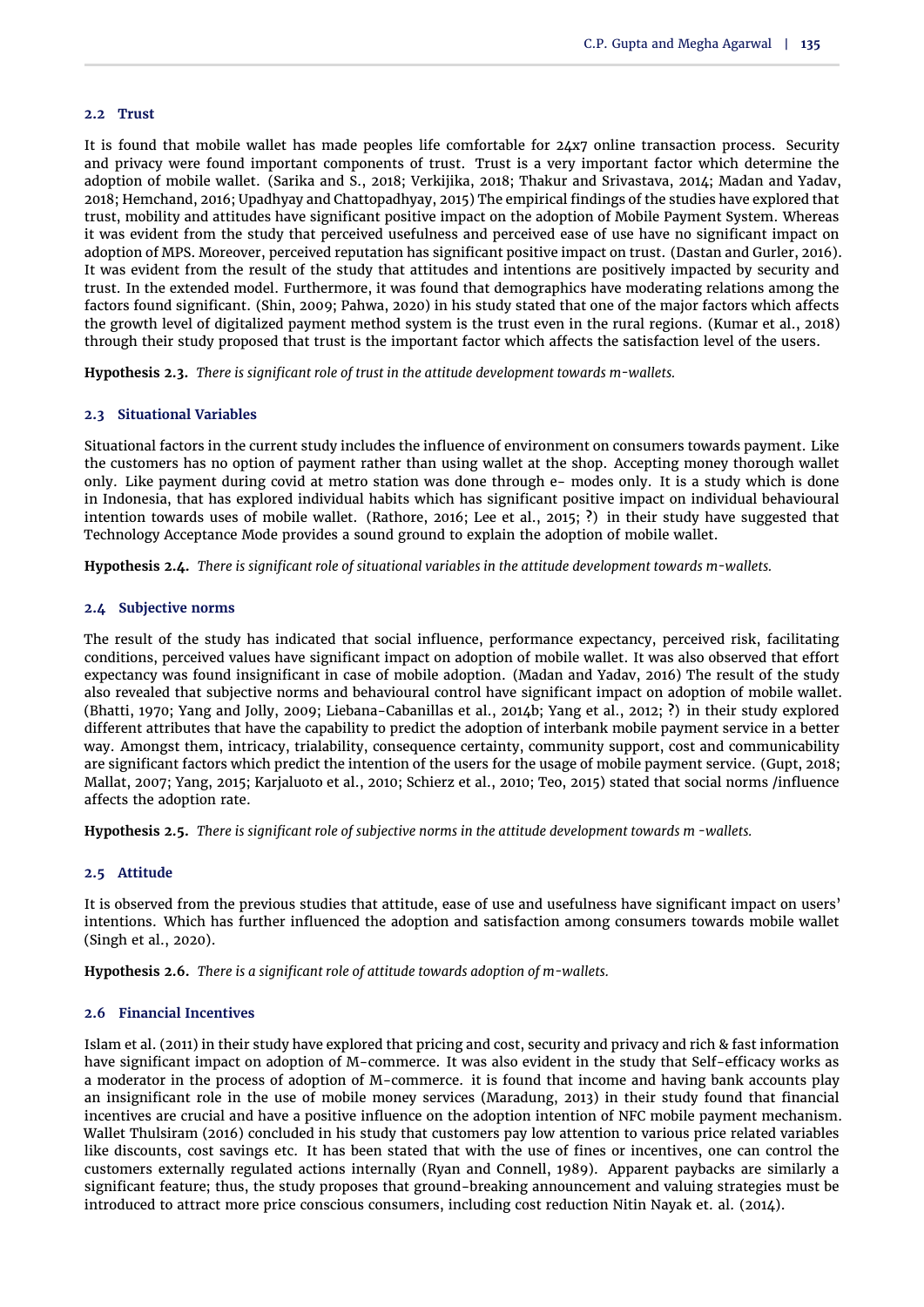<span id="page-4-0"></span>**Hypothesis 2.7.** *There is a significant role of the financial incentives as a moderator in the relationship between the attitude and adoption of m-wallet.*



**Figure 2.** Hypothesised Model

Source: Researcher's own Model

Notes: PU; Perceived Usefulness, PEOU; Perceived Ease of Use, Trust, SV; Situational Variables, SN; Subjective Norms.

#### **2.7 Methodology Adopted**

[Figure 1,](#page-1-0) shows the relationship between different variables used for the study and direction of relationship among the said variables. In the current study, eight variables namely, perceived ease of use, perceived usefulness, trust, situational variable, subjective norms, trust, adoption, financial incentives are used. This empirical study has been conducted to explore the factors which help in development of a positive attitude towards m – wallet which in turn helps in adoption of the m-wallets. A well-structured adapted questionnaire consisting of four major constructs and 29 statements was used to collect the responses via online survey method. Convenient sampling method has been used in this study. Most of the respondents of this study is college going students. They are millennials and having enthusiasm towards using m-wallet for the purpose of any kind of transaction. Since demonetisation younger generation or college going students are more prone to use m- wallets. That is why this study has deliberately targeted college going students and convenient sampling methods have been used for this purpose. To find the answer to objectives used in this study it was required to get the data from the college going students majorly. Though other groups also have been added and their opinion have been used. But for specific outcome desired respondents were needed for the purpose of this study. So, convenient sampling has been used for the same.

The hypothesized model in the study was tested using AMOS Software. The sample of the study constituted the residents (students / working / non -working professionals) of the Delhi-NCR region. The sample for this study includes both male and female candidates of all age. Data were collected from all regions of Delhi say north, east, west, south and central. Here 454 responses were collected. Standardized questionnaire was used for collection of the data. Out of the 600 questionnaires circulated, 525 questionnaires were received back. Out of 525 questionnaires, only 454 were found suitable for the purpose of this study and these questionnaires were completed in all respect. Convenient sampling was used for the collection of data.

To find the moderating effect of financial incentives which was asked as a dichotomous question, on the attitude and adoption of mobile wallets we have applied PROCESS macro by Andrew F. Hayes through SPSS.

[Table 1](#page-5-0) presents the demographic characteristics of the respondents. 75% of the respondents of the study are male while only 25% are female. Majority of the respondents belong to the age category of 24-30 years of age, representing nearly 41.9% of the total category. Another age group who has second largest frequency is of 30- 40 years, which represent 249% of the total frequency. Respondents belonging to the age group of 24-30 years are only 14% while 18% of the respondents belongs to the category of above 40 years of age. Nearly 26% of the respondents belong to the category of earning more than 10 lakhs of annual income while nearly 18% belong to the income category of 7.5-10 lakh of annual income. The respondents earning less than 5 lacs annually are 27.8% of the total respondents while 27.3% belong to the category of earning between 5 lacs to 7.5 lac annually. The usage of internet is another factor studied in the study and nearly 49.5% of the population is having more than 15 hours week usage of internet while 22% belongs to the category of more than 5 hours but less than 10 hours of weekly usage. Only 8.3% of the respondents have the less than 5 hours /week internet usage. Around 19.8% of the respondents have more than 10 hours but less than 15 hours per week internet usage. 34% of the respondents of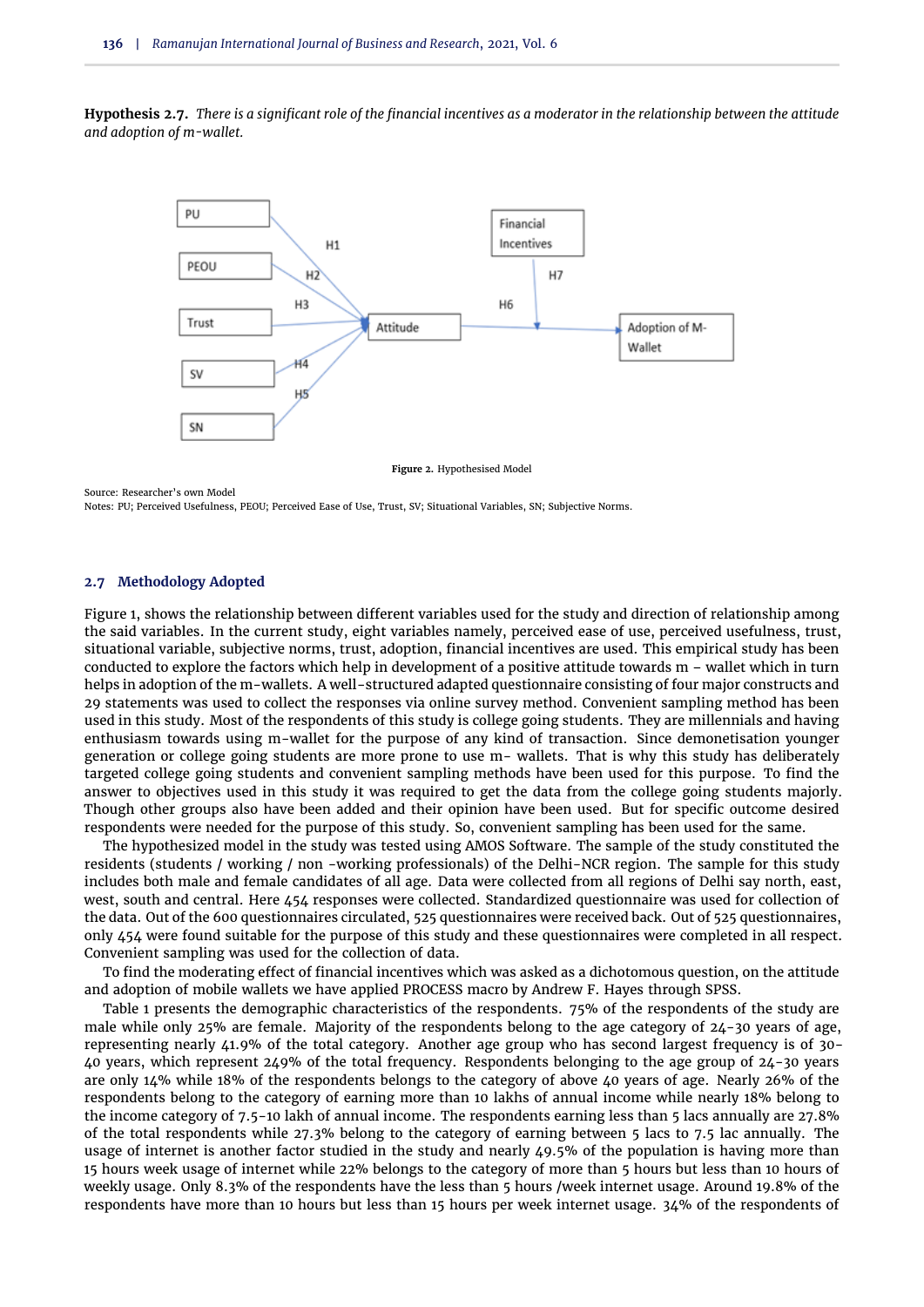| Demographic                              | Frequency | Percentage Frequency |  |  |  |  |  |
|------------------------------------------|-----------|----------------------|--|--|--|--|--|
| Education                                |           |                      |  |  |  |  |  |
| Intermediate                             | 94        | 20.07                |  |  |  |  |  |
| Graduate                                 | 155       | 34.14                |  |  |  |  |  |
| Postgraduate                             | 130       | 28.63                |  |  |  |  |  |
| Other                                    | 75        | 16.51                |  |  |  |  |  |
| Gender                                   |           |                      |  |  |  |  |  |
| Male                                     | 341       | 75.1                 |  |  |  |  |  |
| Female                                   | 113       | 24.9                 |  |  |  |  |  |
| Age                                      |           |                      |  |  |  |  |  |
| Between 18-23                            | 66        | 14.5                 |  |  |  |  |  |
| $24 - 30$ years                          | 190       | 41.9                 |  |  |  |  |  |
| $30 - 40$ years                          | 113       | 24.9                 |  |  |  |  |  |
| Above 40years                            | 85        | 18.7                 |  |  |  |  |  |
| Income (Per annum)                       |           |                      |  |  |  |  |  |
| below 5 lakhs                            | 127       | 27.97                |  |  |  |  |  |
| 5.0-7.5 lakh                             | 124       | 27.3                 |  |  |  |  |  |
| 7.5-10.0 lakh                            | 84        | 18.5                 |  |  |  |  |  |
| Above 10lakh                             | 119       | 26.2                 |  |  |  |  |  |
| Internet Usage per week                  |           |                      |  |  |  |  |  |
| Less than 5 hours/week                   | 38        | 8.39                 |  |  |  |  |  |
| More than 5 but less than 10 hours/week  | 101       | 22.24                |  |  |  |  |  |
| More than 10 but less than 15 hours/week | 90        | 19.82                |  |  |  |  |  |
| More than 15 hours/week                  | 225       | 49.55                |  |  |  |  |  |

<span id="page-5-0"></span>**Table 1.** Demographic Profile of the Respondents

**Source**: Research's own output

the study are graduate degree holders whereas nearly 28% are post graduate.

[Table 3](#page-7-0) contains the values of Convergent/Discriminant validity along with reliability values of the different variables. As Kenny & Kashy (1992) recommended, the convergent validity of the construct can be observed with the help of coefficients statistical patterns while to ensure about the discriminant validity of the constructs, one need to check the statistics of co-variances between the different traits.

If the coefficient of correlation value is above 0.50 one can say that the convergent validity is present although the usually accepted and recommended value is above 0.70 (Carlson and Herdman, 2012). The terminology "discriminant validity" is used in ensuring whether constructs which are assumed to be unrelated are actually unrelated or not, as per Cronbach and Meehl, 1955 the concept actually stems out with the help of different theoretical approaches.

In case of conversant validity, the value of CR is more than 0.7, AVE is more than 0.5 and CR value is more than AVE whereas in case of discriminant validity *AVE* > *MSV* and *AVE* > *ASV* (Byrne & Barbara 2010). [Table 3](#page-7-0) fulfil the criteria of conversant validity whereas it fails to fulfil the criteria of discriminant validity. The values of Cronbach alpha for all the variables fall in the bracket of suggested criterion.

[Table 4](#page-7-1) contains the value of mean scores and value of standard deviation along with their correlation values. [Ta](#page-7-1)[ble 4](#page-7-1) highlights the highest mean values of variables which are Adoption, trust, situational variables. The values are 4.1036, 4.10 and 4.19 respectively. This table also highlights the value of r (coefficient of correlation) of the variables used in this study. The correlation between variables, attitude and adoption (.909) situational variable and attitude (.931) situational variable and trust (.910) subjective norms and trust (.917) subjective norms and situational variables (.889), perceived usefulness and trust (.824) perceived ease of use and perceived usefulness (.927) etc. The structural model was found to be a good fit having CMIN/DF = 2.176 ( As high as 5.0, Kline, 1998), GFI = .897 (>.80, Mac Callum & Hing, 1997) CFI=.955 (>.90 , Hu & Bentler, 1999),TLI = .949 (>.90, Hooper et al., 2008) RMSEA = 0.051 (<0.07, Stinger, 1990 and between 0.08 to .10, Mac Callum et al., 1996). The proposed structured model of the study indicates that all paths are significant statistically as p-value of all are less than 0.05. First, from the [Table](#page-8-0) [6](#page-8-0) it is evident that perceived usefulness, perceived ease of use, trust, situational variable, subjective norm has significant impact on attitude Where β = (0.902), (.882), (.878), (.852), (.849), *se* = (0.015), (.021), (.016), (0.19), (.023)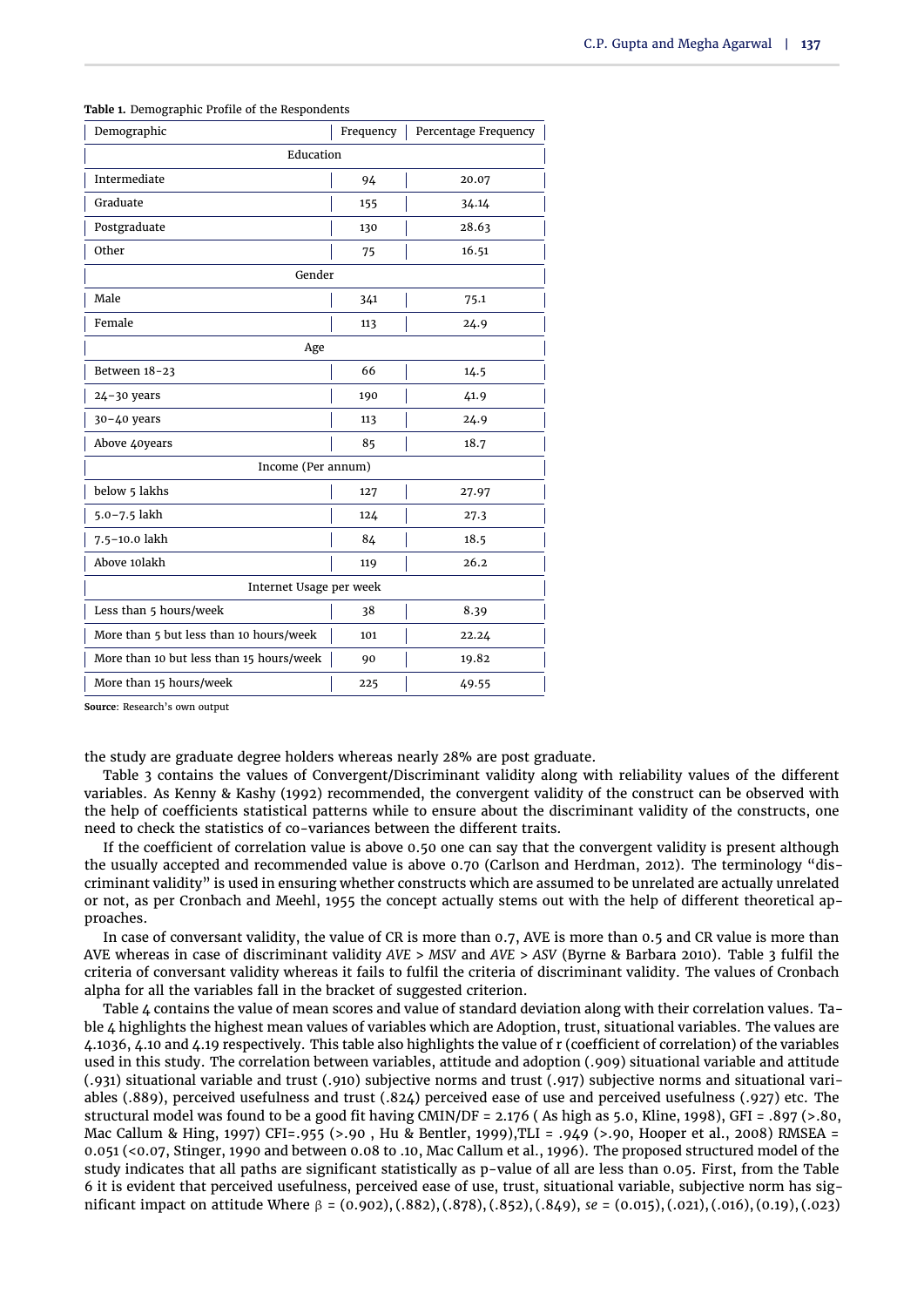| Construct                    | <b>Measurement Items</b> | Cronbach Alpha | Source                                                                                       | Factor loadings | Mean   | <b>SD</b> |
|------------------------------|--------------------------|----------------|----------------------------------------------------------------------------------------------|-----------------|--------|-----------|
|                              | PEOU1                    |                |                                                                                              | .667            | 4.28   | .938      |
|                              | PEOU2                    |                | Davis (1989)                                                                                 | .744            | 4.18   | 1.050     |
| Perceived Ease of Use        | PEOU3                    | 0.921          |                                                                                              | .721            | 4.24   | .932      |
|                              | PEOU4                    |                |                                                                                              | .673            | 4.24   | .932      |
|                              | PEOU <sub>5</sub>        |                |                                                                                              | .690            | 4.24   | .938      |
|                              | PEOU6                    |                |                                                                                              | .670            | 4.10   | 1.019     |
|                              | PU1                      |                |                                                                                              | .569            | 4.18   | 1.028     |
| Perceived Usefulness         | PU <sub>2</sub>          | 0.866          | (Davis (1989), Kim et al., 2010)                                                             | .588            | 4.20   | 1.006     |
|                              | PU3                      |                |                                                                                              | .617            | 4.04   | 1.021     |
|                              | PU4                      |                |                                                                                              | .480            | 4.24   | .917      |
|                              | PU <sub>5</sub>          |                |                                                                                              | .586            | 4.13   | 1.005     |
|                              | S <sub>1</sub>           |                | (Fishbein & Ajzen, 1975; Taylor                                                              |                 | 4.24   | .959      |
| Subjective norms             | S <sub>2</sub>           | 0.862          | and Todd, 1995)                                                                              | .718            | 4.31   | .937      |
|                              | S <sub>3</sub>           |                |                                                                                              | .731            | 4.33   | .898      |
|                              | Adop1                    |                |                                                                                              | .814            | 3.6762 | .89320    |
| Adoption                     | Adop2                    | 0.7            | (Kim et al., 2010)                                                                           | .800            | 3.6762 | .91275    |
|                              | Adop3                    |                |                                                                                              | .645            | 4.0198 | .79015    |
|                              | Adop4                    |                |                                                                                              | .624            | 3.6960 | .89646    |
| Attitude                     | A <sub>1</sub>           | 0.863          | Gardner, 1985; MacKenzie<br>and Lutz, 1989,<br>Singh, Sinha and<br>Liebana-Cabanillas, 2020; | .574            | 4.09   | .983      |
|                              | A2                       |                |                                                                                              | 0.767           | 3.90   | 1.107     |
|                              | A <sub>3</sub>           |                |                                                                                              | .633            | 4.11   | 1.003     |
|                              | A <sub>4</sub>           |                |                                                                                              | .567            | 4.06   | 1.029     |
|                              | SV <sub>1</sub>          |                | Chocarro, R., Cortiñas, M.,                                                                  | .613            | 4.18   | .985      |
| <b>Situational Variables</b> | SV <sub>2</sub>          | 0.876          | & Villanueva, M. L. (2013)                                                                   | .660            | 4.28   | .943      |
|                              | SV3                      |                |                                                                                              | .653            | 4.18   | .999      |

**Table 2.** Reliability Statistics of Measurement Items

Source: Researcher's own output

Perceived Usefulness. PU was measured through a 5-items scale. Out of original 7 items 5 items were used for current study which measured the perceived usefulness. Results revealed that coefficient of Cronbach's  $\alpha$  = 0.866.

Perceived Ease of Use: PEOU was measured through a 6-items scale. Out of original 8 items 6 items were used for current study which measured the perceived ease of use. Results revealed that coefficient of Cronbach's  $\alpha$  = 0.921.

Subjective Norms: SN was measured through a 3-items scale. Out of original 5 items 3 items were used for current study which measured the subjective norms. Results revealed that coefficient of Cronbach's  $\alpha$  = 0.862.

Adoption: Adoption was measured through a 4-items scale. Out of original 6 items 4 items were used for current study which measured the subjective norms. Results revealed that coefficient of Cronbach's  $\alpha$  = 0.7.

Attitude: Attitude was measured through a 4-items scale. Out of original 5 items 4 items were used for current study which measured the attitude towards mobile wallet. Results revealed that coefficient of Cronbach's  $\alpha = 0.863$ .

Trust: Trust was measured through a 4-items scale. Out of original 7 items 4 items were used for current study which measured the trust. Results revealed that coefficient of Cronbach's  $\alpha$  = 0.906.

Situational Variables: Situational variables was measured through a 3-items scale. Out of original 4 items 3 items were used for current study which measured the situational variables. Results revealed that coefficient of Cronbach's  $\alpha$  = 0.876.

*t* = (59.889), (41.975), (46.324), (54.33), (36.715) and *p* < 0.05 respectively . Hence the hypothesis [Hypothesis 2.1,](#page-2-0) [Hypothesis 2.2,](#page-2-1) [Hypothesis 2.3,](#page-3-0) [Hypothesis 2.4](#page-3-1) and [Hypothesis 2.5](#page-3-2) are supported. Second, it is evident from the [Table 5](#page-7-2) that Attitude has significant impact on Adoption of m-wallets. Where β = (0.936), *se* = (0.020), *t* = (46.332) and  $p < 0.05$ . The attitude is explaining a variation of 82 percent in the adoption of m-wallet. Hence the [Hypothesis](#page-3-3) [2.6](#page-3-3) is supported.

[Table 7](#page-9-0) highlights the moderation role of the financial incentives in the relationship between attitude and adoption of the m -wallets. The interaction effect that is the impact of financial incentives as a moderator is significant as the t value is 3.4181 and the p-value is also equal to 0. The lower limit of confidence level and upper limit of confidence level is also positive. The change in variation is as follows, ∆*R*2 = 0.0044, ∆*F* = 11.68, p = 0.007. Thus, the moderator variable (financial incentives) does have a significant effect on the relationship between attitude and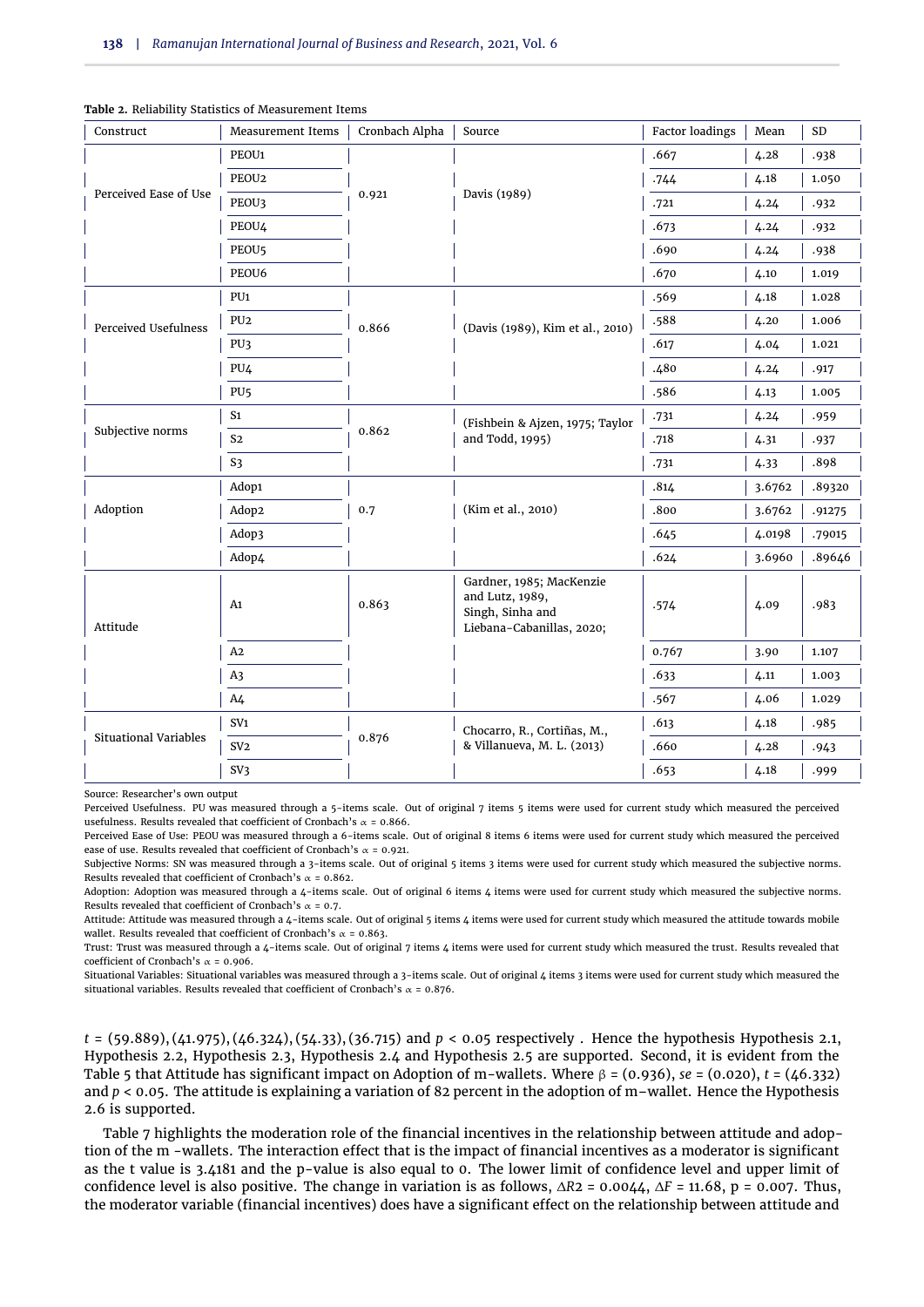<span id="page-7-0"></span>**Table 3.** Reliability and Validity Matrix

| Construct     | CR   | <b>AVE</b> | Cronbach Alpha |
|---------------|------|------------|----------------|
| Attitude      | .865 | .616       | .863           |
| <b>PEOUSE</b> | .922 | .664       | .921           |
| PU            | .866 | .565       | .866           |
| SubNm         | .862 | .675       | .862           |
| SV            | .879 | .707       | .876           |
| Trust         | .908 | .712       | 0.906          |
| Adop          | .707 | .396       | 0.7            |
|               |      |            |                |

**Source**: Research's own output

#### <span id="page-7-1"></span>**Table 4.** Correlation Table

| Variables          | Mean   | S.D.    | Finance Incentives | Age        | adop         | Attitude   | Trust        | SV         | SubNm        | PU                    | PEOUSE                | Gender       |
|--------------------|--------|---------|--------------------|------------|--------------|------------|--------------|------------|--------------|-----------------------|-----------------------|--------------|
| Finance Incentives | 1.5705 | 0.49555 |                    |            |              |            |              |            |              |                       |                       |              |
| Age                | 2.7357 | 1.24865 | $-0.341**$         |            |              |            |              |            |              |                       |                       |              |
| adop               | 4.1036 | 0.74606 | $-0.126**$         | 0.64       |              |            |              |            |              |                       |                       |              |
| Attitude           | 3.8271 | 0.72417 | $-0.092$           | 0.043      | $0.909^{+*}$ | 1          |              |            |              |                       |                       |              |
| Trust              | 4.1036 | 0.74606 | $-0.126**$         | 0.064      | $1.000**$    | $0.909**$  |              |            |              |                       |                       |              |
| SV                 | 4.1976 | 0.79129 | $0.133***$         | 0.069      | $0.910**$    | $0.931**$  | $0.910^{++}$ |            |              |                       |                       |              |
| SubNm              | 4.0934 | 0.73853 | $-0.105*$          | 0.058      | $0.917**$    | $0.865***$ | $0.917***$   | $0.889**$  |              |                       |                       |              |
| PU                 | 4.1907 | 0.75632 | $-0.099*$          | 0.031      | $0.928**$    | $0.942**$  | $0.928**$    | $0.861**$  | $0.852^{++}$ | 1                     |                       |              |
| <b>PEOUSE</b>      | 3.9723 | 0.73263 | $-0.119*$          | 0.058      | $0.931***$   | $0.892**$  | $0.931***$   | $0.842**$  | $0.853***$   | $0.927$ <sup>++</sup> | 1                     |              |
| Gender             | 1.5705 | 0.49555 | $1.000**$          | $-0.341**$ | $-0.126**$   | $-0.092$   | $-0.126**$   | $-0.133**$ | $--0.105*$   | $-0.099*$             | $-0.119$ <sup>+</sup> | $\mathbf{1}$ |

Source: Researcher's own output

adoption of m- wallet.

# **3 Findings and Discussion**

The result of the study reflects that several variables are playing a significant role in the building of attitude towards m -wallets. Further attitude has significantly positive impact on adoption of m - wallet. The study finds that perceived usefulness is the most important factor that helps in the developing an adoption attitude towards m -wallet. The result so obtained in in consonance of previous studies [Marumbwa and Mutsikiwa](#page-11-8) [\(2013\)](#page-11-8); [Zhong](#page-11-9) [et al.](#page-11-9) [\(2013\)](#page-11-9) Perceived usefulness is the ease with which a user is able to use m-m wallet for multiple functions like booking of e ticket, paying bills, recharging phones, bank transfers, online shopping etc. The more the user is able to use m -wallet the greater will be its usefulness. The next important variable in the adoption of m – wallet is the situational variable as highlighted in the present study. Situations play a very important role in adoption of any technology. When the user has no option to pay but only to use digital money, then he takes a step towards this digital money. The importance of situational variables is also highlighted by the previous studies of researchers like [Rathore](#page-11-17) [\(2016\)](#page-11-17); [Lee et al.](#page-10-14) [\(2015\)](#page-10-14); **?**.

After the role of situational variable, the another most element is the trust factor. Trust is the positive or optimistic expectations which a user hold for the service provider. Usage of digitalized money demands the trust within the user community that their concerns, problems will be resolved by the service provider promptly, thus holds a very important place in adoption of digital money. In the study, there is a significant relationship between the trust and adoption attitude as found in various studies [Sarika and S.](#page-11-13) [\(2018\)](#page-11-13); [Dastan and Gurler](#page-10-3) [\(2016\)](#page-10-3); [Shin](#page-11-4) [\(2009\)](#page-11-4); [Pahwa](#page-11-16) [\(2020\)](#page-11-16); [Kumar et al.](#page-10-13) [\(2018\)](#page-10-13).

Another factor responsible for m-wallet adoption is the perceived ease of use i.e., the technology we are using

| Fit Index        | Goodness of Fit Index<br>(GFI) | Comparative Fit<br>Index (CFI) | Tucker-Lewis<br>Index (TLI) | Chi-square/<br>degrees of<br>freedom<br>(CMIN/DF) | Root Mean Square<br><b>Error of Approximation</b><br>(RMSEA) |
|------------------|--------------------------------|--------------------------------|-----------------------------|---------------------------------------------------|--------------------------------------------------------------|
| Achieved Value   | .897                           | .955                           | .949                        | 2.176                                             | .051                                                         |
| Accepted         | >0.80                          | >0.90                          | >0.90                       | As high as 5.0                                    | 0.07                                                         |
| Threshold Levels | (Mac Callum<br>& Hing, 1997)   | (Hu and Bentler,<br>1999)      | (Hooper et al.,<br>2008)    | (Kline, 1998)                                     | (Stinger, 1990)                                              |

<span id="page-7-2"></span>

| Table 5. Model Fit Indices |
|----------------------------|
|----------------------------|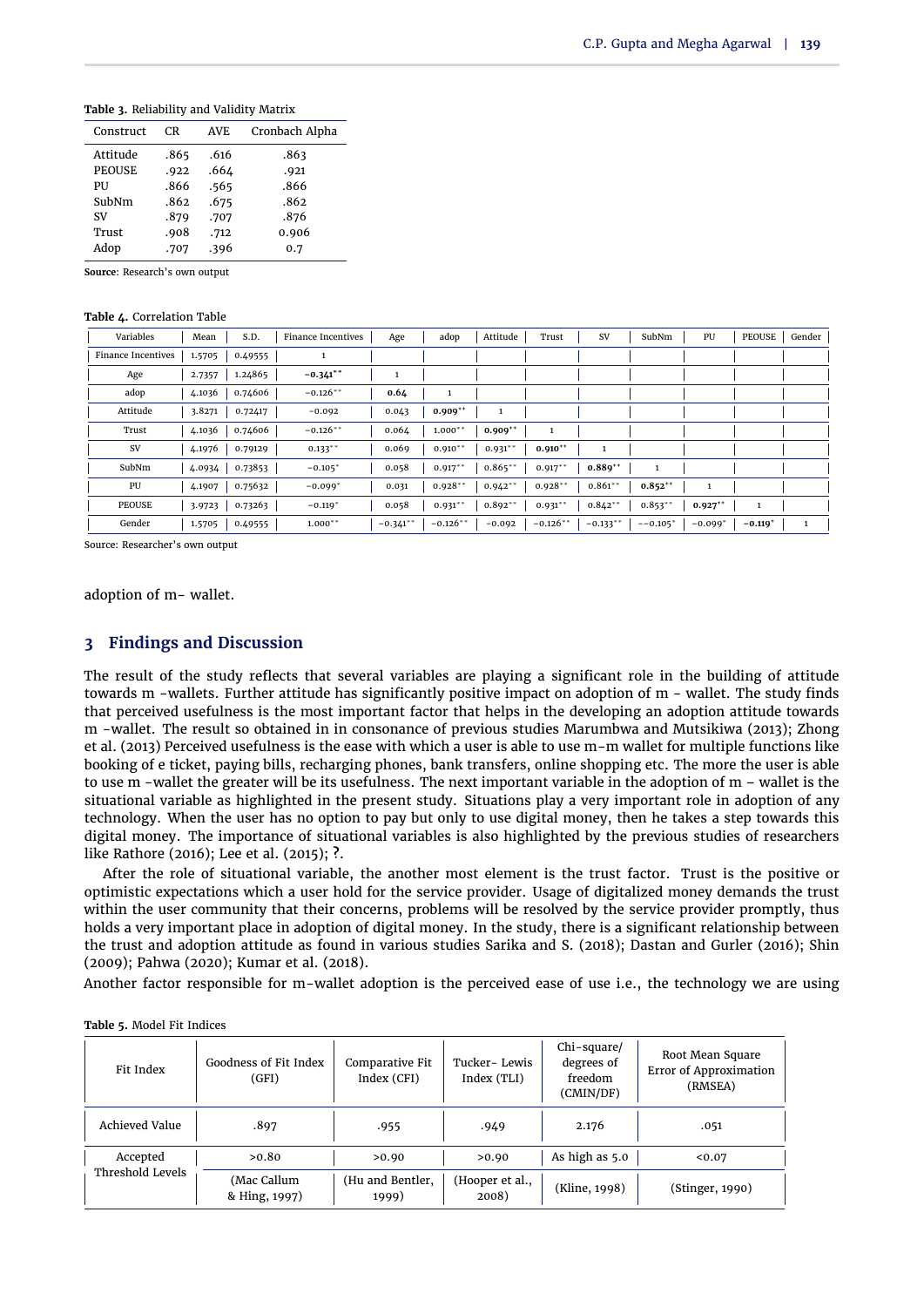#### <span id="page-8-0"></span>**Table 6.** Regression Results

|                                  |                              | $\beta$ | se    | t      | P           | Durbin<br>Watson |  |  |  |
|----------------------------------|------------------------------|---------|-------|--------|-------------|------------------|--|--|--|
| Model 1                          |                              |         |       |        |             |                  |  |  |  |
| $R^2 = .888$                     | Constant                     | .046    | .064  | .712   | .477        | 2.187            |  |  |  |
| Dependent<br>variables: Attitude | perceived Usefulness         |         |       | 59.892 | .000        |                  |  |  |  |
|                                  |                              | Model 2 |       |        |             |                  |  |  |  |
| $R^2 = .796$                     | Constant                     | .324    | .085  | 3.822  | .000        |                  |  |  |  |
| Dependent<br>variables: Attitude | Perceived Ease of Use        | .882    | .021  | 41.975 | .000        | 2.089            |  |  |  |
|                                  | Model 3                      |         |       |        |             |                  |  |  |  |
| $R^2 = .867$                     | Constant                     | 0.25    | 0.067 | 3.726  | $\mathbf 0$ | 2.066            |  |  |  |
| Dependent<br>variables: Attitude | <b>Situational Variables</b> | 0.852   | 0.016 | 54.33  | $\mathbf 0$ |                  |  |  |  |
|                                  | Model 4                      |         |       |        |             |                  |  |  |  |
| $R^2 = .826$                     | Constant                     | .207    | .079  | 2.605  | .009        | 2.146            |  |  |  |
| Dependent<br>variables: Attitude | Trust                        | .878    | .019  | 46.324 | .000        |                  |  |  |  |
| Model 5                          |                              |         |       |        |             |                  |  |  |  |
| $R^2 = .749$                     | Constant                     | .354    | .096  | 3.678  | .000        | 1.921            |  |  |  |
| Dependent<br>variables: Attitude | Subjective Norm              |         | .023  | 36.715 | .000        |                  |  |  |  |
|                                  | Model 5                      |         |       |        |             |                  |  |  |  |
| $R^2 = 0.826$                    | Constant                     | .520    | .079  | 6.608  | .000        | 2.043            |  |  |  |
| Dependent<br>variables: Adoption | Attitude                     | .936    | .020  | 46.322 | .000        |                  |  |  |  |

Source: Researcher's own output



**Figure 3.** SEM Model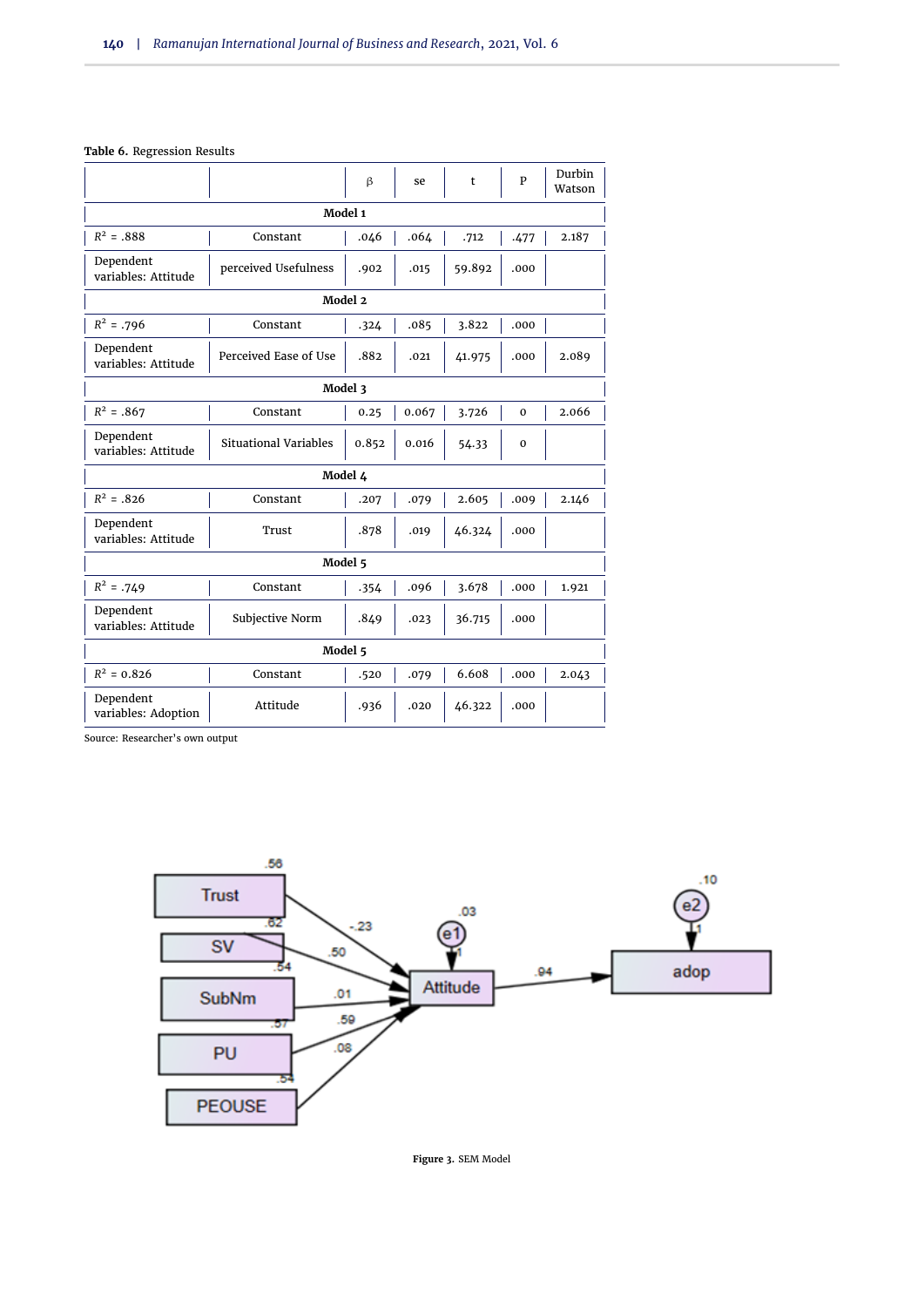|                                                         | Coeff  | se     | t                                        | P              | <b>LICI</b>                                 | ULCI      |  |
|---------------------------------------------------------|--------|--------|------------------------------------------|----------------|---------------------------------------------|-----------|--|
| constant                                                | 1.593  | 0.2944 | 5.41                                     | 0              | 1.0141                                      | 2.1712    |  |
| attitude                                                | 0.686  |        | $0.0747$   9.1894   0   0.5395           |                |                                             | 0.833     |  |
| financial incentives                                    |        |        |                                          |                | $-0.63$   0.1679   $-3.756$   0   $-0.9606$ | $-0.3007$ |  |
| Interaction effect                                      |        |        | $0.146$   $0.0428$   3.4181   0   0.0622 |                |                                             | 0.2306    |  |
| $R^2$ = .0044, Change in F statistics = 11.68, p = .007 |        |        |                                          |                |                                             |           |  |
| Finance                                                 | effect | se     |                                          | P              | <b>LLCI</b>                                 | ULCI      |  |
| -1                                                      | 0.824  | 0.0353 | 23.574                                   |                | $0 \mid 0.7632$                             | 0.9021    |  |
| $\overline{2}$                                          | 0.979  | 0.0242 | 40.52                                    | 0 <sup>1</sup> | 0.9314                                      | 1.0266    |  |

<span id="page-9-0"></span>**Table 7.** Moderation Results of Attitude

Source: Researcher's own output

will not require any additional hard work. Like other studies, our study also states that there exist a positive and significant relationship between adoption attitude and perceived ease of use. Subjective norm is another variable which plays a significant role in adoption of m- wallet as also mentioned in the previous researches like [Marumbwa](#page-11-8) [and Mutsikiwa](#page-11-8) [\(2013\)](#page-11-8); [Zhong et al.](#page-11-9) [\(2013\)](#page-11-9).

Presence of financial attitude played a major role in building of attitude and adoption of m- wallet. Presence of financial incentives encourages users to adopt m- wallets more efficiently and effectively. Financial incentives are playing a significant role as moderator between the relation of attitude development and adoption of m-wallets. This is the major finding of the current study. The study finds that presence of incentives in monetary terms significantly strengthen the relationship between attitude and adoption of m- wallets. The presence of financial incentives boosts the confidence of the user for usage of m-m wallet.

#### **4 Conclusion**

The advent of new technology-based payment is addressing the real needs of consumers. The adoptions will decide whether any specific payment mode is required or not. The current research proposed a comprehensive model for evaluating various constructs on mobile payment adoption attitudes in India. We have extended this model using one new variable i.e., situational factors and it is evident from the result of the study that it has significant impact on mobile adoption attitude [\(Figure 2\)](#page-4-0). The result of the study indicates that perceived usefulness is the most influencing determinant of mobile payment adoption in Delhi and NCR region of India. Other factors are perceived ease of use, situational factors, trust and subjective norm respectively. Indian are experiencing new type of technology in the area of making transaction through wallets. Paytm has become a standard here in India and people started using it for transactions. This research enables us to understand why and how consumers are using mobile wallet. There is a significant relationship found between constructs like perceived ease of use, perceived usefulness, trust, situational variable, subjective norms, trust, adoption, financial incentives are used and attitude of consumers towards adoption of mobile wallet. This study is based on the theory of technology acceptance model. Various constructs of this model have been explored extensively. In the current study the model includes situational variable in Indian context. Where it is found that this factor has strong consideration for adoption of mobile wallet. While exploring the relationship between variables explains the variances among constructs. In future studies, it can be evaluated that how entire mobile payment ecosystem works for having meta understanding for key players engaged in it. This ecosystem includes many players. It is also important to find out that how cultural factors are affecting adoption of customers to mobile wallet.

# **5 Implications of the study**

With the demonetization in effect in the year 2017, the usage of digital wallet has seen an uprising trend. Seeing this uprising trend, most of the banks have come up with their e-wallets and also strengthen their e-services i.e., net banking services. Many e – wallets have been come up in the system. Existing m-payment service providers are also introducing innovative services to attract new users. As India can be seen as the evolving budding market for m-payment, this study provides a better understanding of the factors which help in easy adoption of the mpayment adoption attitude. The use of wallets is increasing day to day in the country. The academicians and researchers can explore the possibility of using m-wallets to pay against any kind of transaction. Researchers have huge opportunity to investigate in details regarding the adoption of mobile wallets in the country against traditional methods of payment. It is needed to understand the perception and usages behaviour of people from all walk of life. This research will help academicians and researchers to understand the behaviour of people living in metropolitan cities in the country. Keeping in mind similar practices it can be explored in the rural areas too. The study will also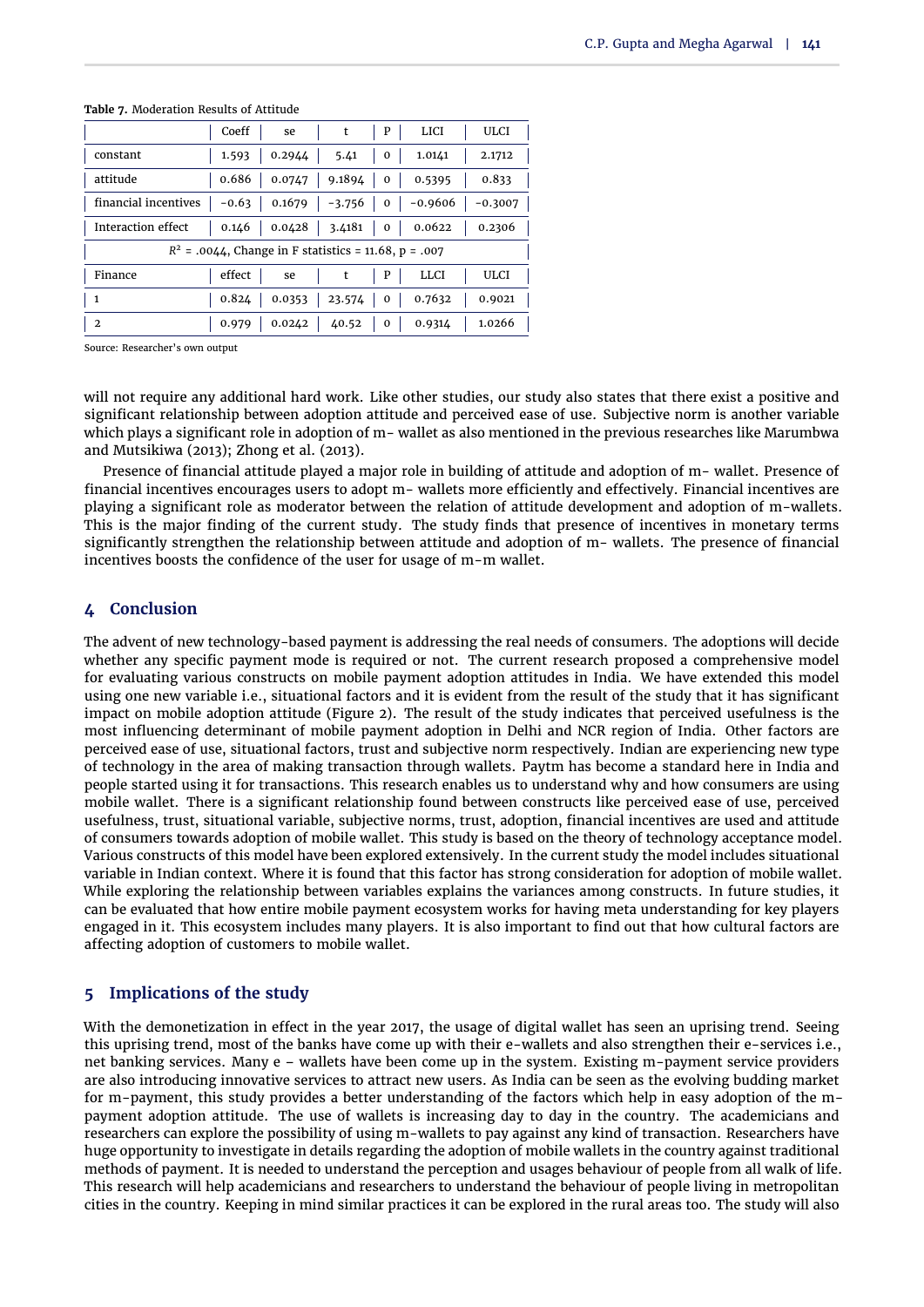be helpful for the managers of the digital money industry as they will get an insight about what is the area of focus for them. Managers in companies can devise their payment plan keeping in mind the usages of wallet. This will help them to attracts a major chunk of millennials, who are looking for such kind of payment options. Managers need to know the factors to which customers give due importance. Accordingly, they can plan for promotion of their products and will accordingly design their m-wallets. Policy makers in the country can consider it as a tool to bring transparency in the process of transaction in the country. The habit of using wallets can be promoted by policy makers to bring financial inclusion. This practice will be effective enough and bring more transparency in the transaction process.

#### **6 Limitations and Future Scope for Study**

The study was conducted in the region of Delhi-NCR and with a sample size of 454 respondents only. Most of the respondents were college going students and the findings of the study cannot be generalised in general. The study is conducted with the sample who is literate, thus the attitude of illiterate or semi -literate population is not added. This study can be conducted with large number of samples and with diverse backgrounds. This study is having huge potential to be explored in future as well. Many newer constructs can be added and moderation of demographic variable can be tested. Demographics of population play an important role in adoption of wallet. Studies can be conducted to explore the impact of demographics on adoption of wallet among samples. Adoption practices in rural area can also be explored. The further researches can be undertaken to know the adoption rate in a different culture or social beliefs.

#### **References**

- <span id="page-10-2"></span>Amoroso, D.L., Magnier-Watanabe, R., 2012. Building a research model for mobile wallet consumer adoption: the case of mobile suica in Japan. Journal of theoretical and applied electronic commerce research 7, 94–110.
- <span id="page-10-6"></span>Apanasevic, T., 2013. Obstacles to investments in mobile payments: The perspective of merchants: Work in progress, in: CMI International Conference on Developing the future ICT infrastructure-technologies, markets, and policies, Aalborg University Copenhagen, Copenhagen.
- <span id="page-10-4"></span>Aydin, G., Burnaz, S., 2016. Adoption of mobile payment systems: A study on mobile wallets. Journal of Business Economics and Finance 5, 73–92.
- <span id="page-10-0"></span>Bezovski, Z., 2016. The future of the mobile payment as electronic payment system. European Journal of Business and Management 8, 127–132.
- <span id="page-10-15"></span>Bhatti, T., 1970. Exploring factors influencing the adoption of mobile commerce. The Journal of Internet Banking and Commerce 12, 1–13.
- <span id="page-10-9"></span>Chauhan, A., 2017. Cashless economy: Opportunities and challenges in india. Ramanujan International Journal of Business and Research 2.
- <span id="page-10-7"></span>Chen, L.D., 2008. A model of consumer acceptance of mobile payment. International Journal of Mobile Communications 6(1), 32–52.
- <span id="page-10-11"></span>Dahlberg, T., Guo, J., Ondrus, J., 2015. A critical review of mobile payment research. Electronic Commerce Research and Applications 14, 265–284.
- <span id="page-10-3"></span>Dastan, I., Gurler, C., 2016. Factors affecting the adoption of mobile payment systems: An empirical analysis. EMAJ: Emerging Markets Journal 6, 17–24.
- <span id="page-10-5"></span>Davis, F., 1989. Perceived usefulness, perceived ease of use, and user acceptance of information technology. MIS Quarterly 13, 319–340.
- <span id="page-10-1"></span>Doan, N., 2014. Consumer adoption in mobile wallet: A study of consumers in Finland .
- <span id="page-10-16"></span>Gupt, K., 2018. Mobile wallet transactions hit record, 14,170 crore in may .
- <span id="page-10-12"></span>Hemchand, S., 2016. Adoption of sensor-based communication for mobile marketing. India Journal of Indian Business Research 8, 65–76.
- <span id="page-10-18"></span>Islam, M.A., Khan, M.A., Ramayah, T., Hossain, M.M., 2011. The adoption of mobile commerce service among employed mobile phone users in bangladesh: self-efficacy as a moderator. International Business Research 4, 80.
- <span id="page-10-17"></span>Karjaluoto, H., Riquelme, H.E., Rios, R.E., 2010. The moderating effect of gender in the adoption of mobile banking. International Journal of bank marketing .
- <span id="page-10-8"></span>Kaur, P., 2017. Impact of demonetization in the indian economy: A review. Ramanujan International Journal of Business and Research 2.
- <span id="page-10-13"></span>Kumar, R.R., Israel, D., Malik, G., 2018. Explaining customer's continuance intention to use mobile banking apps with an integrative perspective of ect and self-determination theory. Pacific Asia Journal of the Association for Information Systems 10, 79 – 112.
- <span id="page-10-14"></span>Lee, C., Yun, H., Lee, C., Lee, C.C., 2015. Factors affecting continuous intention to use mobile wallet: Based on value-based adoption model. Journal of Society for e-Business Studies 20.
- <span id="page-10-10"></span>Liebana-Cabanillas, F., Sánchez-Fernández, J., Muñoz-Leiva, F., 2014a. Antecedents of the adoption of the new